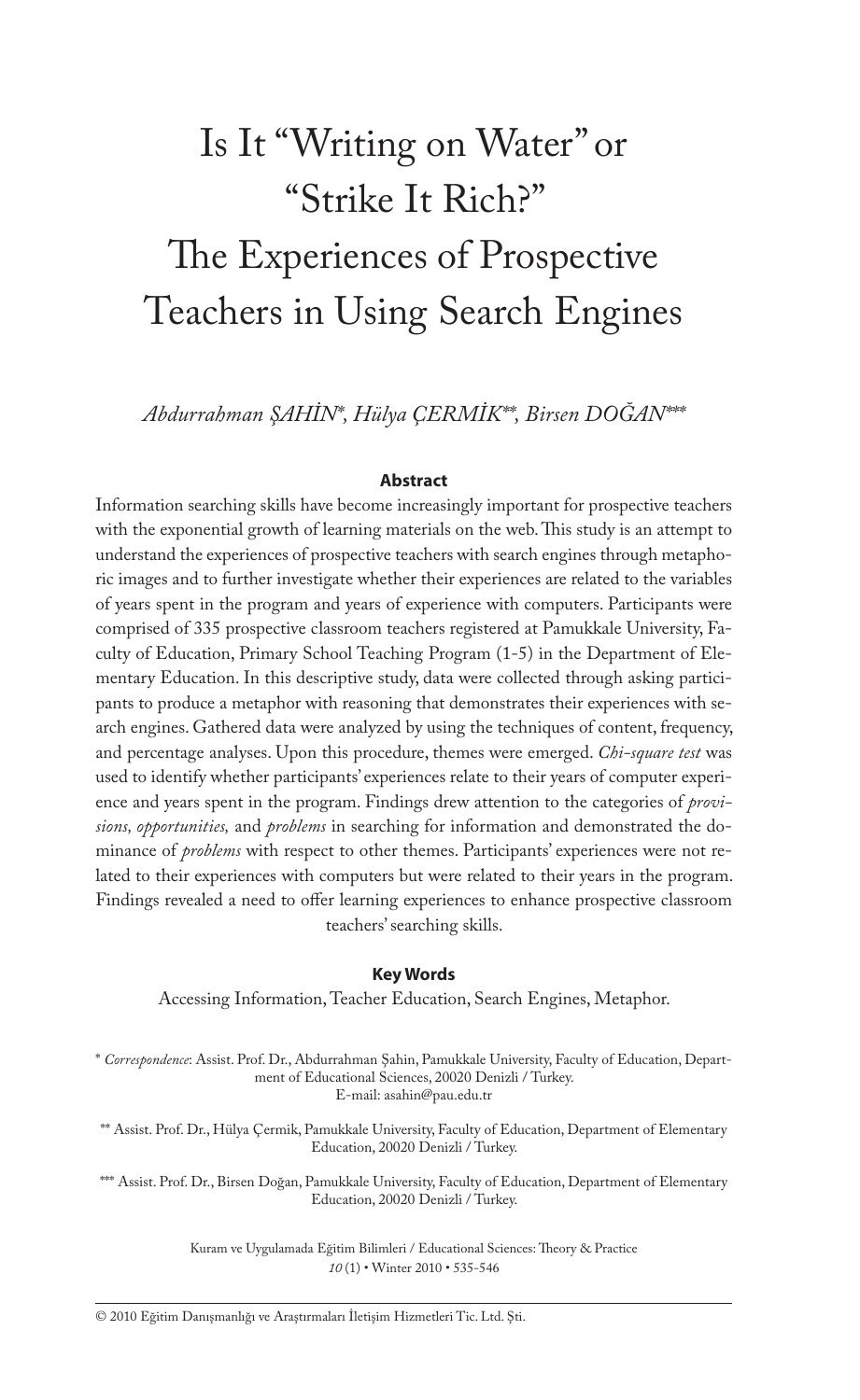As the internet usage has become widespread, students frequently use the internet in order to meet their needs of information (Bakay, 2005; Ersoy, & Türkkan, 2009; Kennedy, Judd, Churchward, Gray, & Krause, 2008; Oliver, & Goerke, 2007) and they prefer the internet over the printed and other alternatives sources of information (Şahin, Çermik, & Doğan, 2009a; Yalçınalp, & Aşkar, 2003). Although research generally indicates that the internet users have high self-perception of information search (Albion, 2007; Usluel, 2006), it is known that many users experience problems in effective use of the search engines (Albion, 2007; Colaric, Fine, & Hofmann, 2004; Graham, & Metaxas, 2003; Huerta, & Sandoval-Almazán, 2007).

A new study points out that prospective teachers face issues related to *(i)* self, *(ii)* medium, and *(iii)* content during their search engine use (Şahin, Doğan, & Çermik, 2009b). In another study (Colaric et al., 2004), it was suggested that 36 percent of prospective teachers were devoid of knowledge about the effective use of search engines and that many of the participants were unaware of the search engine commands to restrict the search results. Other studies revealed that the courses offered on the usage of the internet technologies at teacher education programs were found to be insufficient or partially sufficient (Karahan, & İzci, 2001). Prospective teachers request courses in order to learn effective use of search engines (Aldemir, 2004). Considering the findings from the previous research demonstrating that students prefer the internet to the library and other information sources for their homework and projects (Akdağ, & Karahan, 2004; Akkoyunlu, & Yılmaz, 2005; Kurbanoğlu, 2002; Oliver, & Goerke, 2007; Şahin et al., 2009a), it could be said that an investigation of prospective teachers' experiences of search engine use is a worthwhile pursuit. Analyzing the metaphors reflecting the user experiences with search engines may provide important contributions to teacher education process.

A metaphor means learning any subject by another subject or turning it into an experience (Lakoff, & Johnson, 1980). Metaphors give an opportunity to compare, to draw attention to the similarities between two things, and to explain something by putting it into the place of another (Saban, Koçbeker, & Saban, 2006). By analyzing the metaphors produced, one can catch the meaning beneath the statements that are directly or consciously asserted (Parsons, Brown, & Worley, 2004). For this reason, metaphors have become one of the important tools used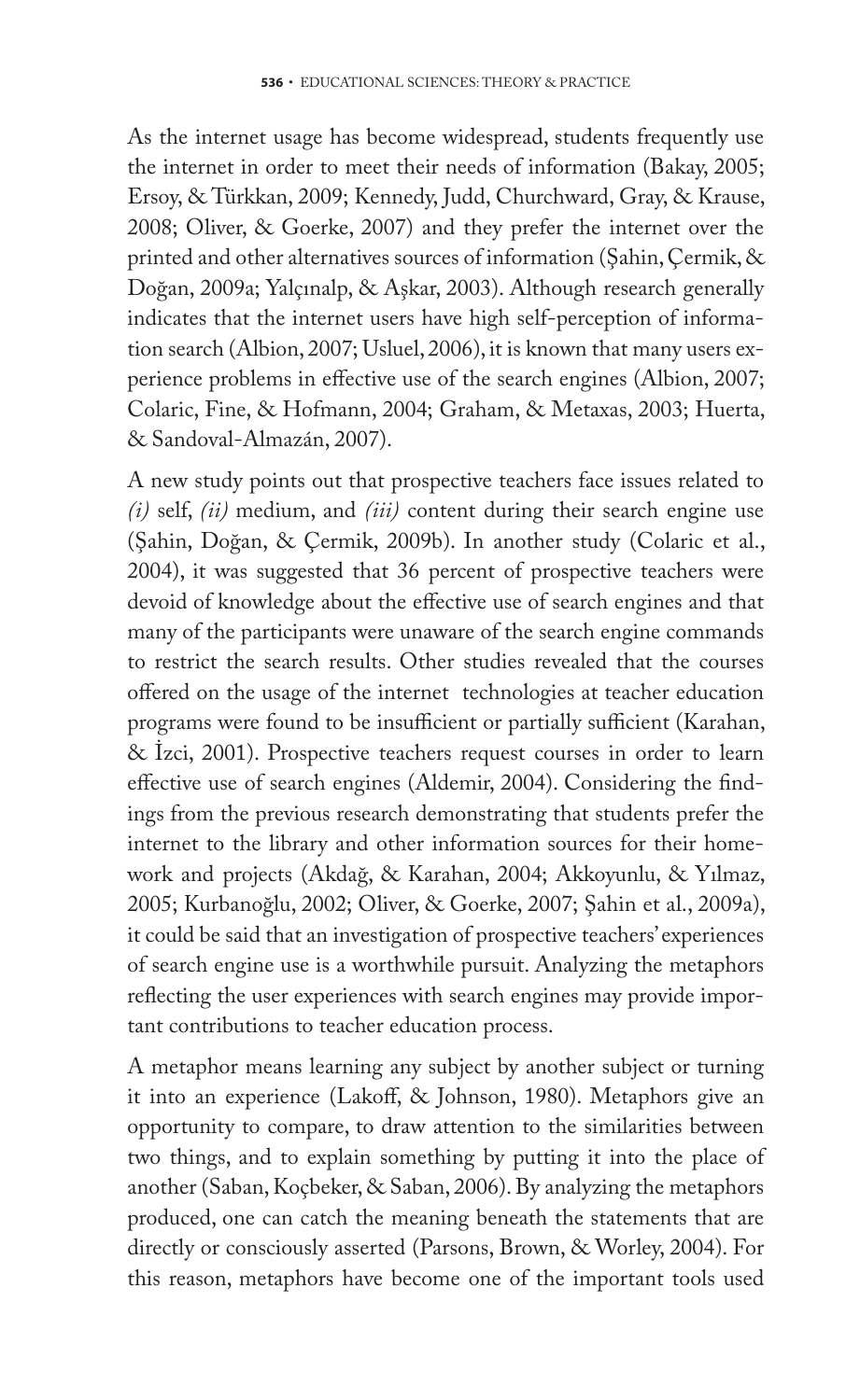by instructors and researchers (Ivie, 2001; Silman, & Şimşek, 2006). Yıldırım and Şimsek (2005) state that the data gathered by means of metaphors provide rich and visual image about the studied subject or event. It is therefore not a coincidence to come across metaphor-based research frequently in recent years (Saban, 2004; Saban et al., 2006; Silman, & Simsek, 2006; Thomas & McRobbie, 1999).

Though a metaphor is a shortcut to reveal its producer's existing mental images, it illuminates only one aspect of any uttered concept (Lakoff,  $\&$ Johnson, 1980). Metaphors we use also shape our perceptions, attitudes, and activities (Saban, 2004). To investigate the quality of prospective teachers' experiences during their search engine use, it is aimed to answer the following specific research questions. *(i)* What are the conceptual themes drawn from the metaphors demonstrating prospective teachers' experiences with search engines? *(ii)* Do the themes, coming from experiences of prospective teachers, differ in terms of their years of computer experience and years in the program? *(iii)* What kind of implications do the obtained conceptual themes and other findings propose about the quality of the experiences of prospective teachers and transformation of teacher education process?

### **Method**

This is a descriptive study investigating prospective teachers' experiences with search engines. Descriptive research aims to describe the characteristics of the phenomena being investigated (Borg, Gall, & Gall, 1993). The data were gathered by asking participants to respond to an open-ended metaphor question. The gathered data were divided into themes by using a technique of qualitative data analysis. Afterwards, relations were analyzed by statistical analysis on the emerged categorical data.

## **Participants**

The participants were 335 prospective teachers studying at the Primary School Teaching Program (1-5) in the Department of Elementary Education at Pamukkale University. In order to have the best representation of participant characteristics (gender, year in the program etc.), purposeful sampling was employed (Patton, 1990). In such a sampling, researchers use their special knowledge or expertise to select participants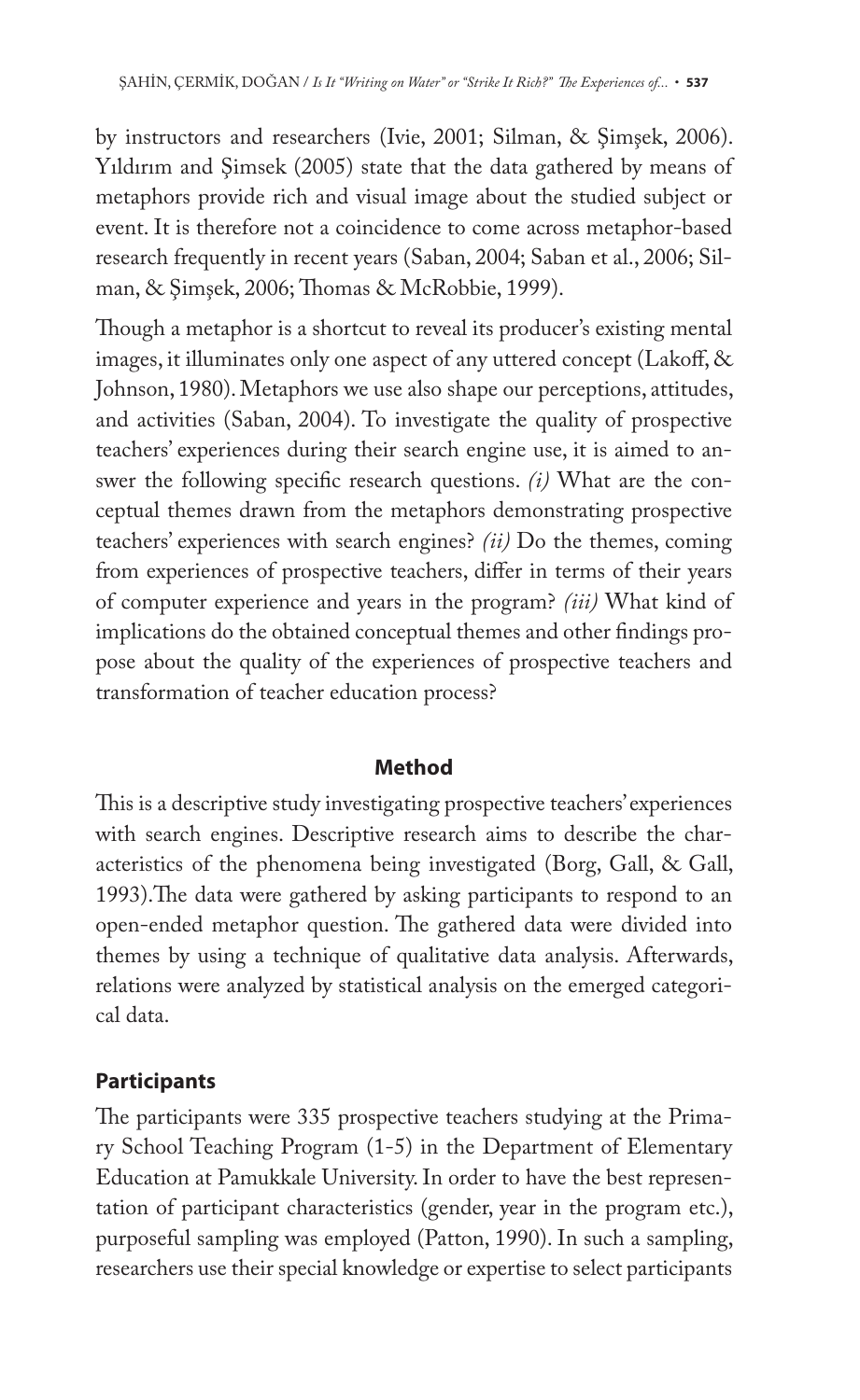who represent the studied population (Berg, 1998). Maximum variation sampling was used to increase the likelihood that all relevant aspects of phenomenon being studied would be reflected (Patton, 1990).

# **Instruments**

The first part of the data gathering instrument included personal questions (e.g., year in the program, gender, etc.). The second part included an open-ended metaphor question aiming at identifying the characteristics of the experiences of the participants in using search engines. Openended questions provide flexibility in a limited terrain for the participants (Seidman, 1998). The question was asked in the "fill in the blanks" format. Participants were asked to respond to the following question. "*To search for information by using a search engine is like… because….*"

# **Data Collection**

Data were gathered within 2007-2008 autumn semester. Survey forms were distributed to the selected participants in classrooms and administered by the researchers. Sufficient time was given to the participants to produce their own metaphors and justifications.

# **Data Analysis**

While six of the participants did not produce any metaphors, the rest produced 329 metaphor statements in total. Metaphors produced by 27 of the participants were also eliminated for various reasons, and the remaining 302 metaphors were analyzed. Analysis process of the produced metaphors was implemented in the following stages.

**Recording the Data:** Survey forms consigned by the participants were numbered. Then, the metaphor stated in each survey form was transferred to a new file with its justification.

**Elimination:** The metaphors stated by prospective teachers were scrutinized one by one. All the metaphors were analyzed in terms of *(i) its topic, (ii) source, (iii) the relation between the topic of the metaphor and its source* (Saban et al., 2006), and additionally *(iv) the quality of metaphors in displaying experiences of prospective teachers.* After eliminating 27 metaphor statements, the remaining 302 robust metaphor statements were taken for the analysis.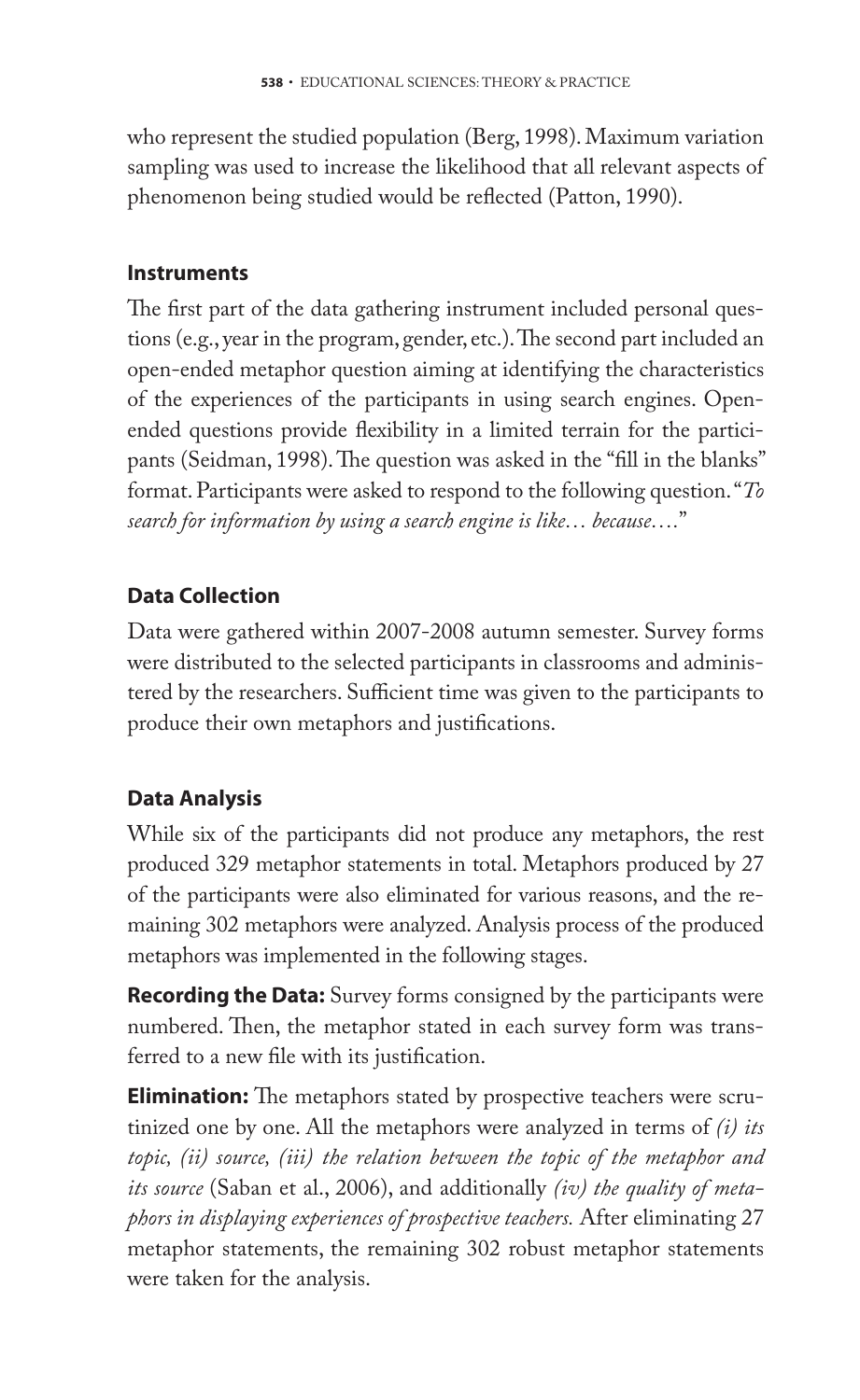**Forming the Themes:** The selected metaphors were analyzed by using "content analysis" technique. Content analysis refers to the determination, counting, and interpretation of the repeated subjects, problems, and concepts among the gathered qualitative data (Denzin, & Lincoln, 1998; Miles, & Huberman, 1994; Silverman, 2000). The second and third researchers studied every metaphor statements for the concepts as the source of metaphor and coded them with a certain code. In order not to misinterpret the source of metaphors, justified explanations were taken into account. In the coding process, idioms and metaphorical statements were used to better present the findings (Bogdan, & Biklen, 1998). Data, gathered under certain codes, were expressed in three main conceptual themes.

**Issue of Reliability:** The first researcher, independent from others, allocated all the attained metaphor statements into the emerged themes. Reliability of the research was calculated by the formula of *Reliability = Agreement / (Agreement + Disagreement)* and 87 percent of consistency was accepted for reliability (Miles, & Huberman, 1994).

**Presentation of Data:** Obtained themes were presented by exemplifications of the produced metaphors. At the end of each metaphor statement, questionnaire number of the participant was stated.

Following the determination of themes, all data were transferred to the statistical package program, SPSS. To identify if the main themes that feature experiences of the participants would relate to their year in the program and year of computer experience, c*hi square test* was applied. Then the findings were presented.

# **Findings**

# **Experiences of Participants**

Emerged findings from the data of metaphors involve three main themes: *provisions* (21%), *opportunities* (17%), and *problems* (62%). The internet offers many opportunities to the users, yet "opportunities" theme appears to be the least repeating theme within the experiences of participants. Metaphors produced by some of the participants highlight the importance of provisions to access to information. Two-third of the participants' metaphorical images point problems.

The first theme, *provisions* (20.54%), conveys some of the main necessities during the use of search engines. It includes two different sub-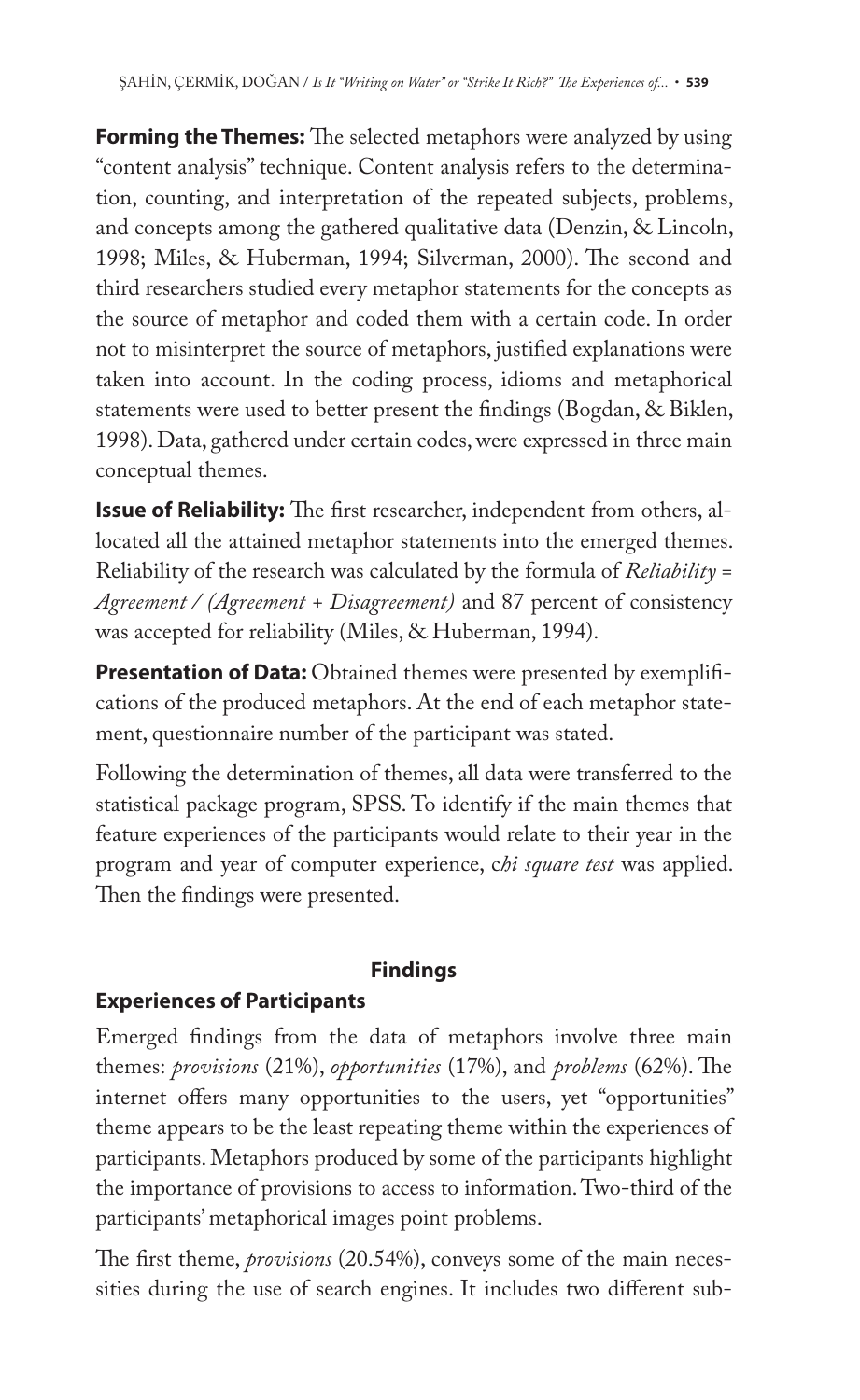categories. The first, to know on which side one's bread is buttered, means knowing how to act to reach the requested result*. It resembles drawing metals from the sand with a magnet because we need to extract the useful information within lots of information* (15). The second sub-themes to pick *up spirit* could be defined as integrating and combining the reached and gathered partial information. *It resembles cooking a special meal because we integrate it by gathering the components* (240).

The second theme, *opportunities* (16.55%), is related to the facilities and conveniences that search engines serve to the users. Opportunities consist of three different sub-themes. The first one is *to strike it rich* which means reaching the requested information not only easily but also accidentally. *It resembles a magic wand because it gives what you want immediately* (85). The second sub-theme *to do with one's hand tied behind one's back* describes the one who reaches the result easily and quickly. *It is like*  to see the coal on the snow because I reach the information easily (231). The third sub-theme to *get pleasure*, means reaching the requested information with pleasure. It is like flying in space because it is enjoyable to reach *the desired place* (172).

The third theme includes the participants' negative experiences, which means *problems* (62.91%), with search engines. The first sub-theme, to *work day and night* means reaching the searched information with a great struggle and in a long time. It is like finding a small piece of stone in a big bag of rice, because it is too difficult to find what I want in piles of *information* (311). The second sub-theme, *turning to a tangle*, explains that the conducted search becomes a challenge and gets more and more complicated with increasing effort. It is like a cat tangled up with a string, *because the more I struggle to find what I need the worse it gets* (190). The third sub-theme, *to ramify and to get complicated* means expanding the search done. *It is like the way that has thousands of crossroads because all searches open new doors* (317)*.* Th e fourth sub-theme *to turn into a planted tree* infers that the search done turns into a hopeless expectancy and waste of time as a result. *It is like waiting for the comet because it takes so much time* (132). The fifth sub-theme, *to beat the air* tells not being able to reach the desired result in spite of hard try. *It is like drawing water*  with a ripped bucket, because what I always find is pieces of information (71). The sixth sub-theme, *to expect things to fall into the lap without doing anything*, is defined as waiting everything to be presented without showing any effort. It is like cheating from the book in an examination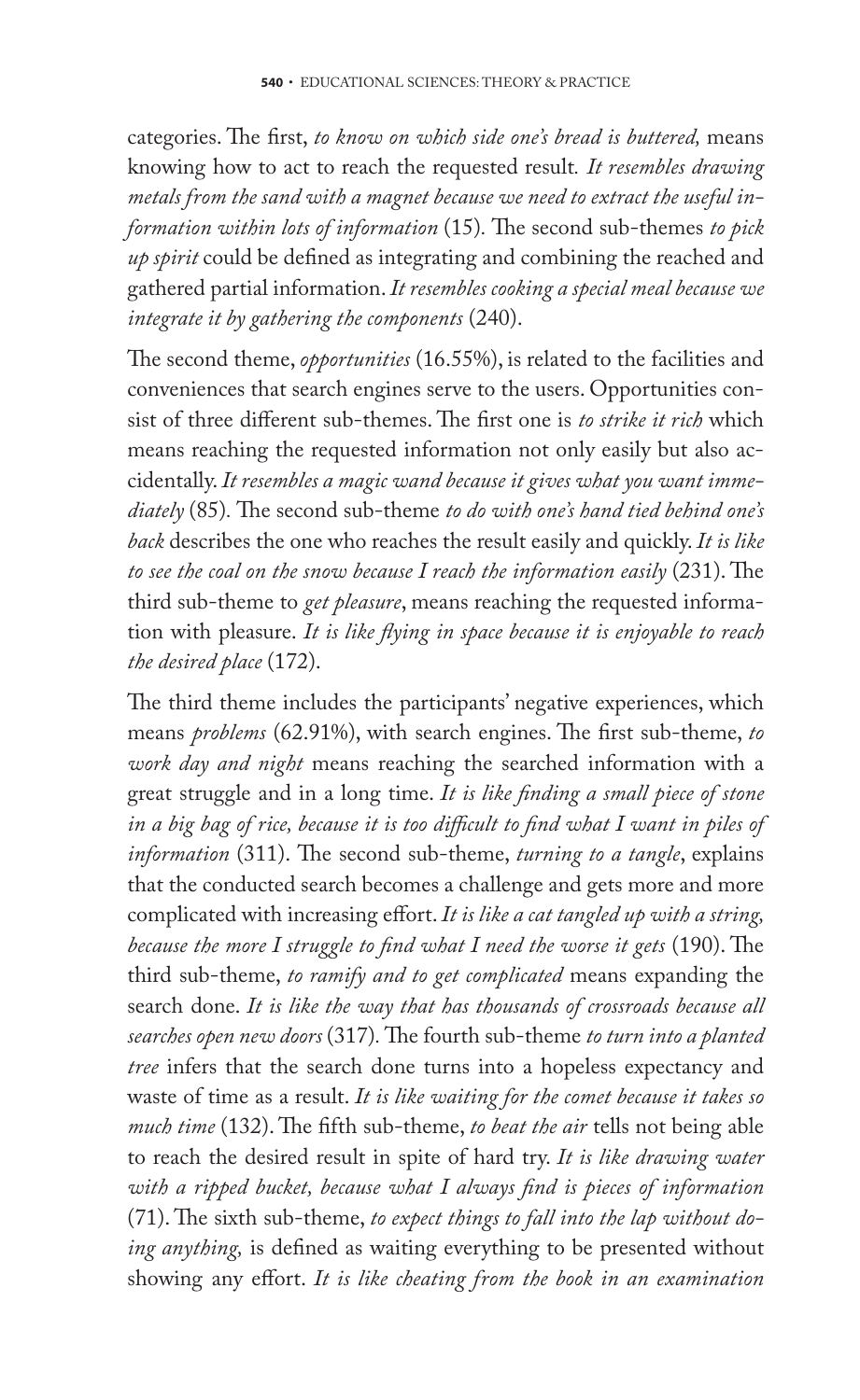*because everything is ready, and we just take it* (303). The seventh, *to hang around,* infers to do something unconsciously or unknowingly. *It is like looking for a place street by street, without knowing the address because it is not certain what is where* (218).

# **The Differences Related to Computer Experience and Year in the Program**

Findings in this section revealed that the themes emerged from the statements of the prospective teachers who have different experience years with computers did not differentiate significantly from each other (Pearson chi-square (df=4)=5.390; p=0.250). However, the themes emerged from the statements of the prospective teachers who are at a different stages of teacher education program (year in the program) were significantly different from each other (Pearson chi-square  $(df=6)=14.379; p=0.026$ . These results showed that the characteristic of the search engine usage experience of the participants relates to their year in the program.

## **Discussion**

In this research, findings demonstrating *provisions, opportunities and problems* dimensions draw attention to the following points. First of all, the dominance of problematic experiences of prospective teachers attracts attention. Although it is known that students from the age of primary school to the age of university use the internet and search engines to reach information (Ersoy, & Türkkan, 2009; Kennedy et al., 2008; Oliver, & Goerke, 2007), the search engine use is a problematic field for the users. Findings in this study do not only verify the findings of previous studies demonstrating that students have problems to reach information (Albion, 2007; Colaric et al., 2004; Huerta, & Sandoval-Almazán, 2007), but also take the attention to the source of problems. One possible source, as displayed by previous studies, is that most prospective teachers are unaware of the crucial information about search engines and the search engine commands to restrict the results (Colaric et al., 2004; Şahin et al., 2009a). However, the emergence of *opportunities* and *provisions* dimensions demonstrate that a segment of the participants take the advantage of the internet. This draws attention to the details of those experiences.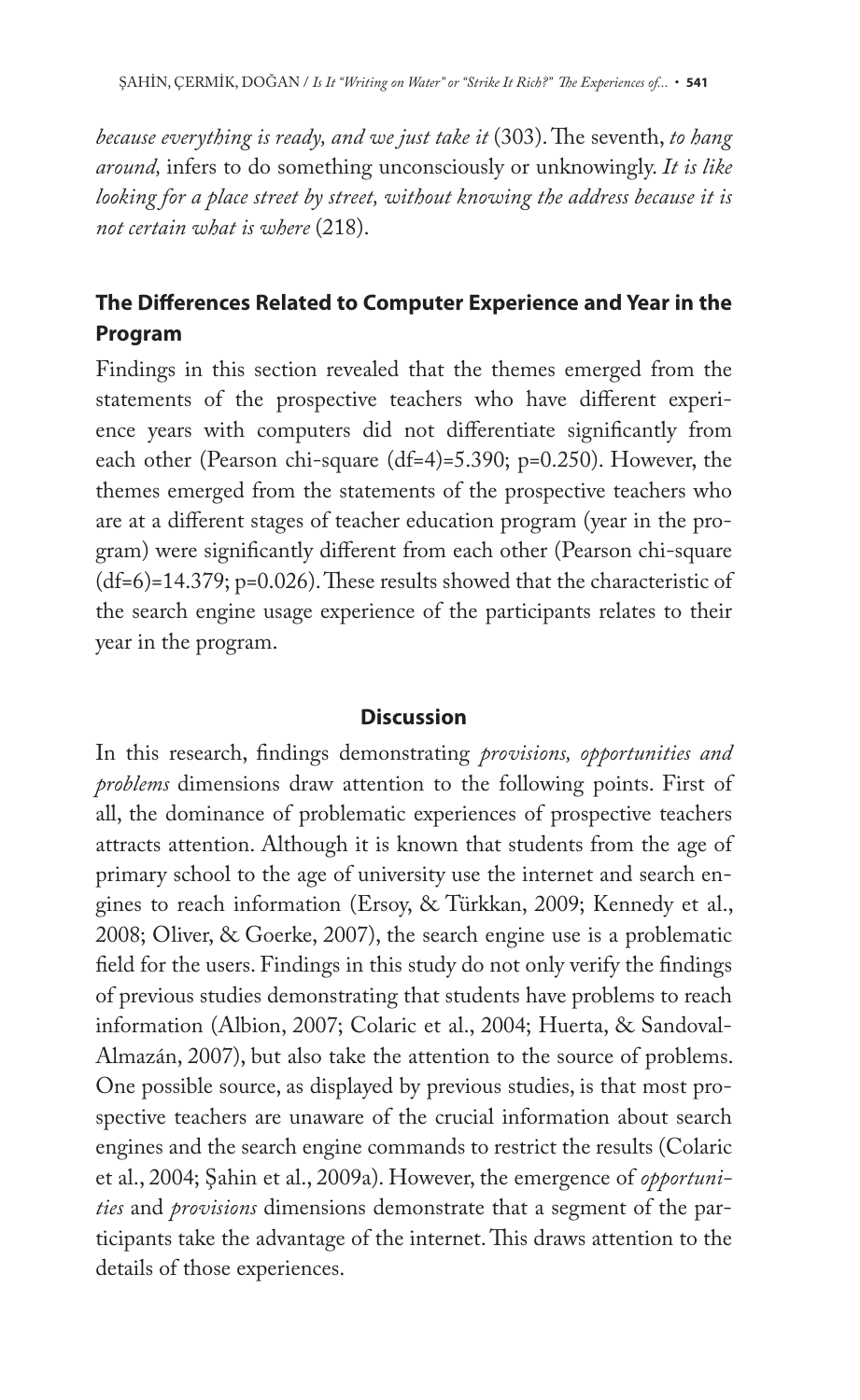Second, the metaphors produced by the prospective teachers give detailed information about each theme. Although metaphors usually give information about just one aspect of the reality (Lakoff, & Johnson, 1980; Saban et al., 2006), the codes and themes emerged from the metaphors obtained from a large sample can display other dimensions of reality. For instance, *to know on which side one's bread is buttered* and *pick up spirit* tell important provisions for the person doing a search. As understood from these conditions, to know the location of the information or the way to reach it is not always enough; there is also a need to integrate the obtained partial information. If this is not done, as it is stated in a study as well (Şahin et al., 2009b), users learn to expect everything presented on a silver platter.

Third, obtained metaphors draw attention to the need of education supporting new literacy skills in teacher education programs. Curriculum initiatives currently give a great deal of emphasis on improving the skills of *learning to learn* (Cornford, 2002; Güven, 2008) since existing technologies bring instant changes creating new needs. Therefore, the main means of reacting to those changes is *learning to learn*; one circumstance of it is to know the way to reach information (Güven, 2008). However, in societies where traditional and content-based approaches of teaching are common, the anxiety of "keeping up with the curriculum" takes the precedence. As stated in Hector's argument (2005), the skills required in the 21st century should not be abandoned for the sake of keeping up with curriculum and of reaching specified objectives. Furthermore, it must be noted that most of the prospective classroom teachers come from families where only one parent is working and the education level of mother/father is usually low (Saban, 2003; Şahin, Çokadar, & Uşak, 2008). Thus, the need of learning information searching skills might be higher for classroom teachers than that of other prospective teachers or university students.

Fourth, findings indicate that the number of computer experience years does not significantly relate to the characteristics of their search experiences. When experiences of the participants are analyzed based on their year in the program, it is seen that the ones who put the experiences to the *opportunity* theme have been lowered as approaching to the last years of the program, in which the internet use is usually more frequent. The third graders, as being the group doing research-based projects most frequently among the all groups, express *provision* and *opportunity*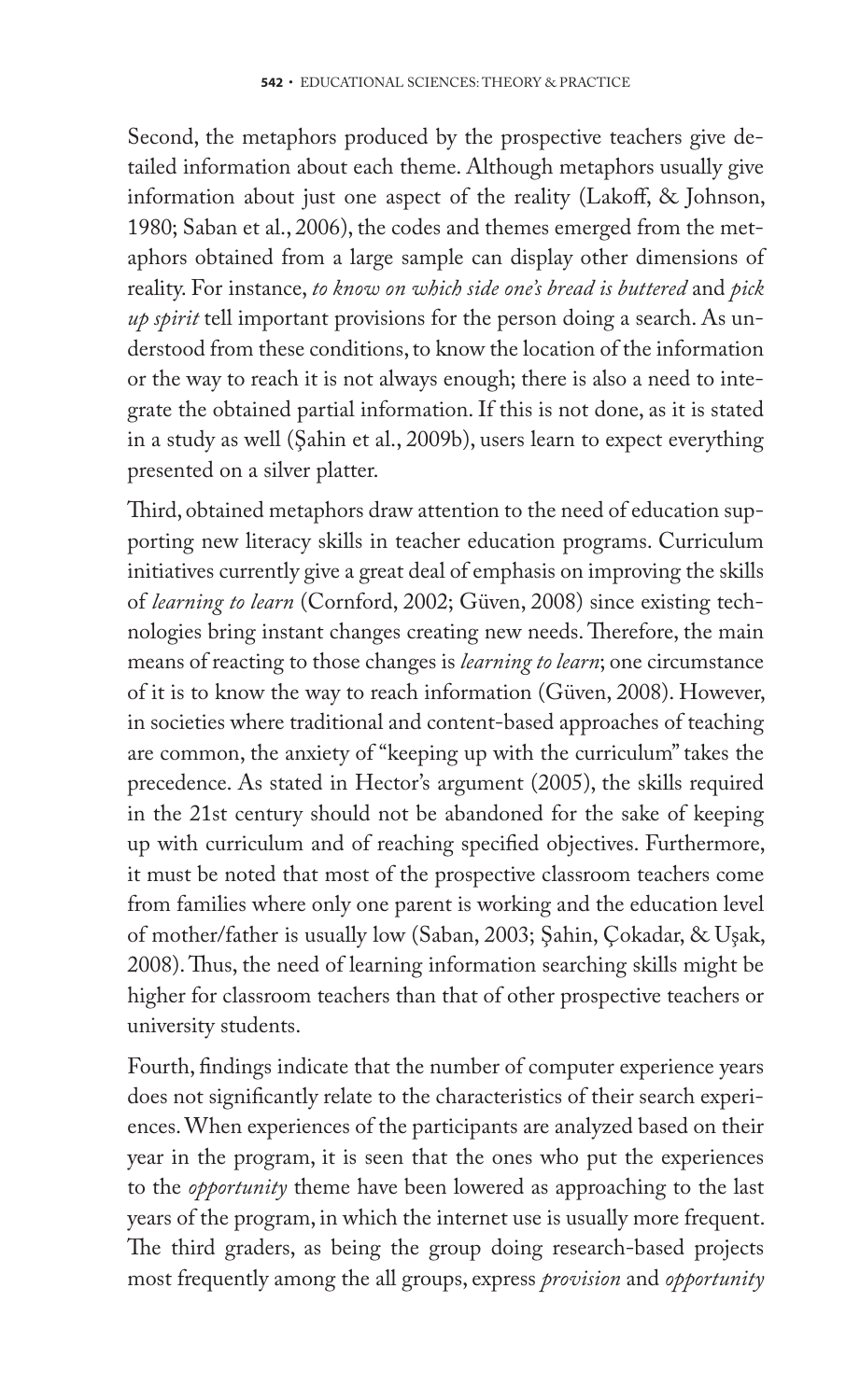dimensions at minimum level, but express *problem* dimension at maximum level. It is considered that problematic experiences are encountered more often as participants' search experiences get more frequent.

In conclusion, findings draw attention to the weight of the problem dimension of experiences of participants compared to the opportunity and provision dimensions. Although it is known that students coming to a university are known to use "common" technologies yet they are heterogeneous for using technologies beyond these (Kennedy et al., 2008), findings of this study display that important problems are faced in using common technologies, as well. To view prospective teachers as the "digital natives" (Prensky, 2001) or "the internet generation" (Tapscott, 1998) may carry the problem of illiteracy to the future. If teacher training programs can turn problematic experiences of prospective teachers into experiences of *opportunities*, students' search engine use might resemble *milking a milky cow* or *doing something with one hand tied behind his or her back*.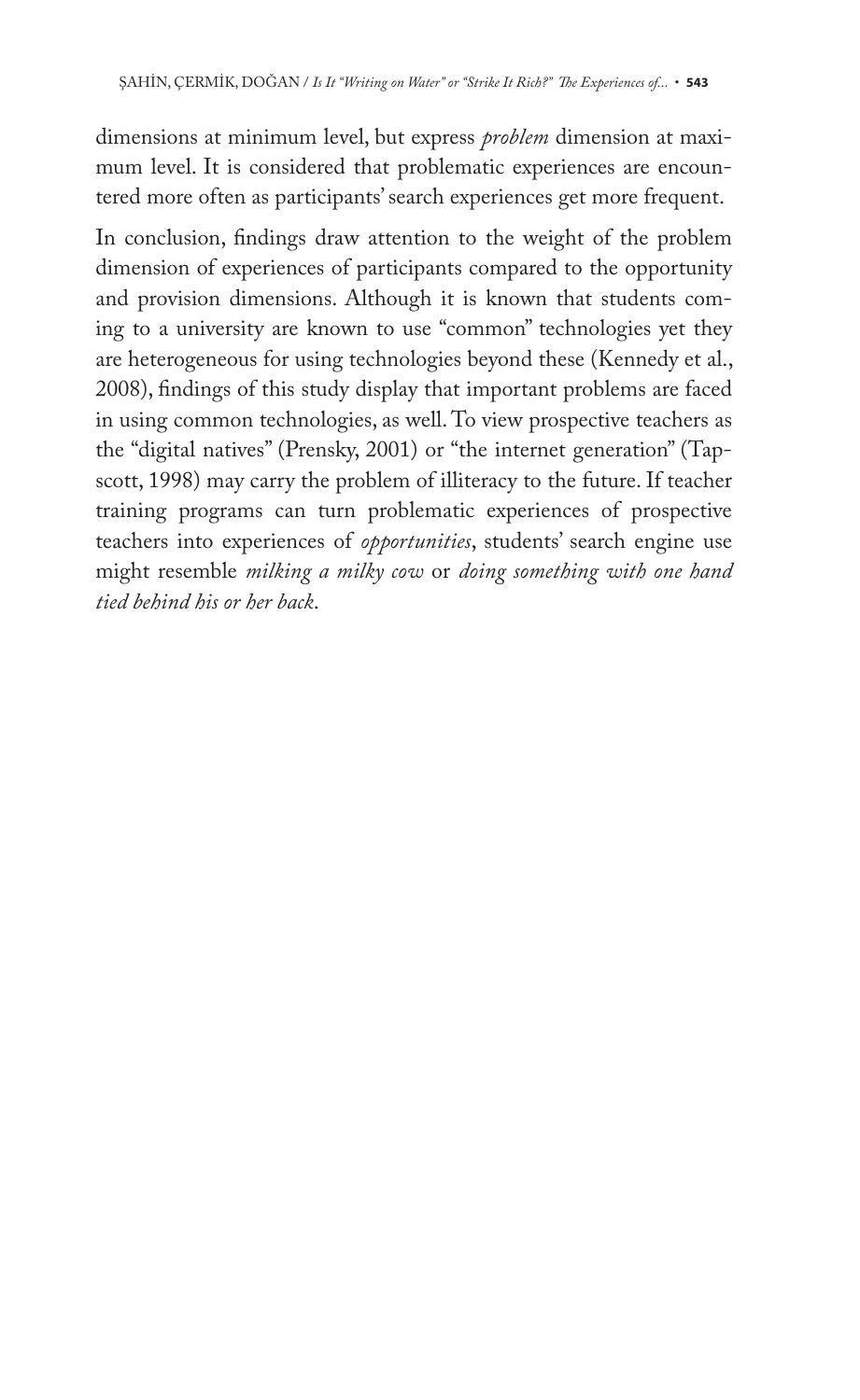### **References/Kaynakça**

Akdağ, M. ve Karahan, M. (2004). Üniversite öğrencilerinin bilgi okuryazarlık düzeylerinin çeşitli değişkenler açısından incelenmesi. *Eğitim ve Bilim*, *29*(134), 19-27.

Akkoyunlu, B. ve Yılmaz, M. (2005). Öğretmen adaylarının bilgi okuryazarlık düzeyleri ile internet kullanım sıklıkları ve internet kullanım amaçları. *Eğitim Araştırmaları*, *19*, 1-14.

Albion, P. (2007). Student teachers' confidence and competence for finding information on the Internet. In C. Crawford, K. McFerrin, J. Price, R. Weber, & D. A. Willis. (Eds.), *Proceedings of Society for Information Technology and Teacher Education Conference 2007.* (pp. 1244-1249). Chesapeake, VA: AACE.

Aldemir, A. (2004). *Öğretmen adaylarının bilgi okuryazarlığı düzeyleri üzerine bir araştırma: Sakarya Üniversitesi örneği.* Yayımlanmamış yüksel lisans tezi, Hacettepe Üniversitesi, Sosyal Bilimler Enstitüsü, Ankara.

Bakay, M. E. (2005). The internet competency levels of Turkish high school students and related conditions. *P.Ü. Eğitim Fakültesi Dergisi*, *17*, 94–103.

Berg, B. L. (1998). *Qualitative research methods for the social sciences*. Needham Heights, MA: Allyn & Bacon.

Bogdan, R. C., & Biklen, S. K. (1998). *Qualitative research for education: An introduction to theory and methods.* Needham Heights, MA: Allyn & Bacon.

Borg, W. R., Gall, J. P., & Gall, M. D. (1993). *Applying educational research: A practical guide*. White Plains, NY: Longman.

Colaric, S. M., Fine, B., & Hofmann, W. (2004). *Pre-service teachers and search engines: Prior knowledge and instructional implications.* Paper presented at the Association for Educational Communications and Technology Conference, 27<sup>th,</sup> Chicago, IL. 19–23 October 2004. (ERIC Document Reproductio Service No. ED 485 064).

Cornford, I. R. (2002). Learning-to-learn strategies as a basis for effective lifelong learning. *International Journal of Lifelong Education*, *21*(4), 357–368.

Denzin, N. K., & Lincoln, Y. S. (1998). *Collecting and interpreting qualitative materi*als. Thousand Oaks, CA: Sage.

Ersoy, A. ve Türkkan, B. (2009). İlköğretim öğrencilerinin resimlerinde internet algısı. *İlköğretim Online*, *8*(1), 57-73. http://ilkogretim-online.org.tr/vol8say1/v8s1m6. pdf adresinden 15 Mayıs 2009 tarihinde edinilmiştir.

Graham, L., & Metaxas, P. T. (2003). Of course it's true; I saw it on the Internet!: Critical thinking in the Internet era. *Communications of the ACM*, *46*(5), 71–75.

Güven, M. (2008). Information literacy: Learning to learn and teacher training. *Electronic Journal of Social Sciences*, *7*(24), 20-36.

Hector, M. (2005). Accessing information: The Internet-a highway or a maze. *Gifted Child Today*, *28*(3), 32-37.

Huerta, E., & Sandoval-Almazán, R. (2007). Digital literacy: Problems faced by telecenter users in Mexico. *Information Technology for Development*, *13*(3), 217-232.

Ivie, S. D. (2001). Metaphor: A model for teaching critical thinking. *Contemporary Education*, *72*(1), 18-22.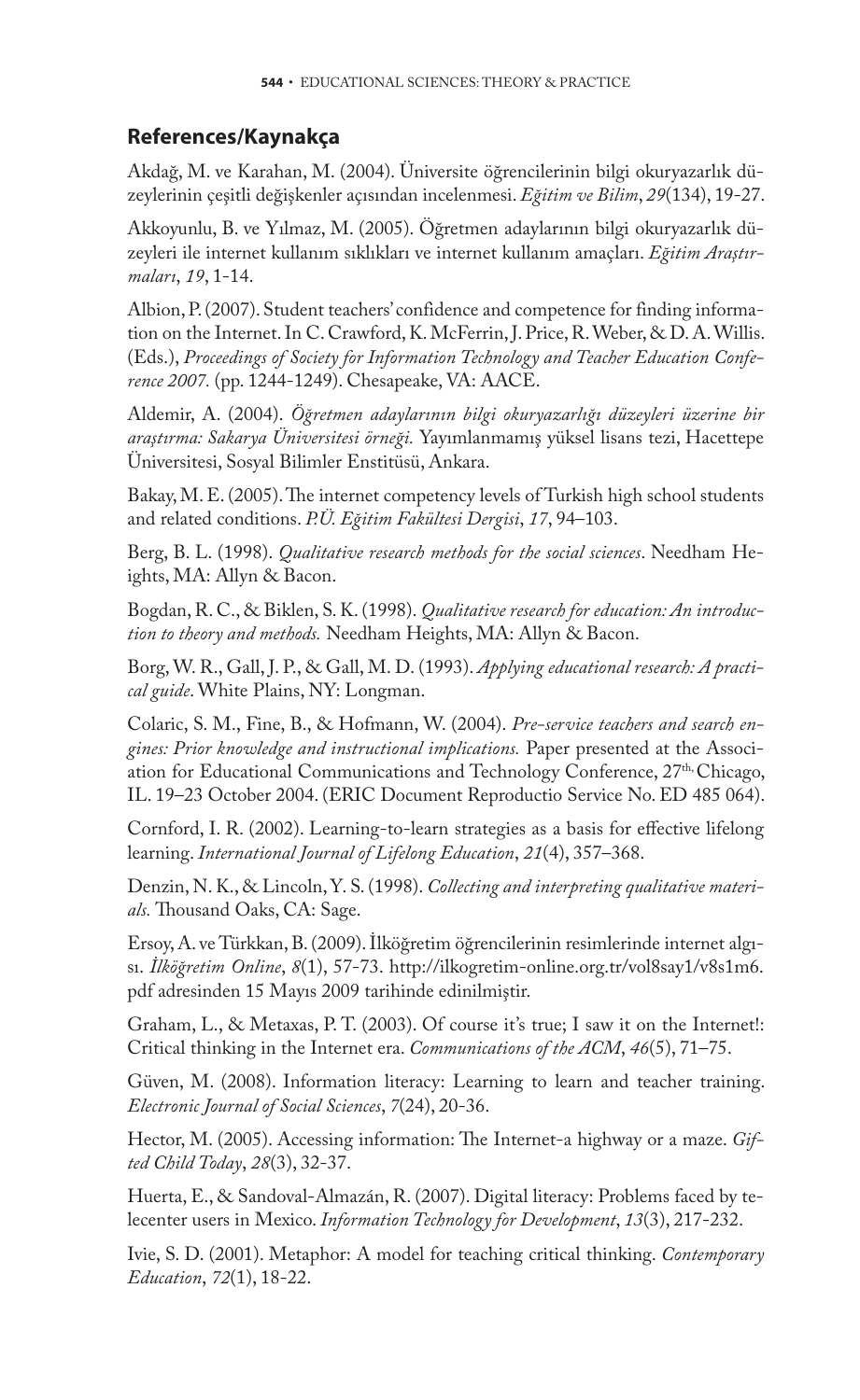Karahan M., & İzci E. (2001). Üniversite öğrencilerinin internet kullanım düzeyleri ve beklentilerinin değerlendirilmesi. *Millî Eğitim Dergisi*, *150*. http://yayim.meb.gov. tr/dergiler/150/karahan\_izci.htm adresinden 15 Aralık 2007 tarihinde edinilmiştir.

Kennedy, G. E., Judd, T. S., Churchward, A., Gray, K., & Krause, K. L. (2008). First year students experiences with technology: Are they really digital natives? *Australasian Journal of Educational Technology*, *24*(1), 108-122. Retrieved January 12, 2009, from http://www.ascilite.org.au/ajet/ajet24/kennedy.pdf.

Kurbanoğlu, S. (2002). www bilgi kaynaklarının değerlendirilmesi. *Hacettepe Üniversitesi Edebiyat Fakültesi Dergisi*, *19*(1), 11-25.

Lakoff, G., & Johnson, M. (1980). *Methaphors we live by*. Chicago, IL: University of Chicago Press.

Miles, M. B., & Huberman, A. M. (1994). *Qualitative data analysis*. Thousand Oaks, CA: Sage.

Oliver, B., & Goerke, V. (2007). Australian undergraduates' use and ownership of emerging technologies: Implications and opportunities for creating engaging learning experiences for the Net Generation. *Australasian Journal of Educational Technology*, *23*(2), 171-186. Retrieved December 20, 2008, from http://www.ascilite. org. au/ajet/ajet23/oliver.html.

Parsons, S. C., Brown, P. U., & Worley, V. (2004). A metaphor analysis of preservice teachers' reflective writings about diversity. *Curriculum and Teaching Dialogue*, *6*(1), 49-58.

Patton, M. Q. (1990). *Qualitative evaluation and research methods*. Newbury Park, CA: SAGE.

Prenksy, M. (2001). Digital natives, digital immigrants. *On the Horizon*, *9*(5). Retrieved December 18, 2008, from http://www.marcprensky.com/writing/Prensky%20 -%20Digital%20 Natives,%20Digital%20 Immigrants%20-%20Part1.pdf.

Saban, A. (2003). A Turkish profile of prospective elementary school teachers and their views of teaching. *Teaching and Teacher Education*, *19*, 829-846.

Saban, A. (2004). Prospective classroom teachers' metaphorical images of selves and comparing them to those they have of their elementary and cooperating teachers. *International Journal of Educational Development*, *24*, 617-635.

Saban, A., Koçbeker, B. N. ve Saban, A. (2006). Öğretmen adaylarının öğretmen kavramına ilişkin algılarının metafor analizi yoluyla incelenmesi. *Kuram ve Uygulamada Eğitim Bilimleri*, *6*(2), 461-522.

Seidman, I. (1998). *Interviewing as qualitative research: A guide for researchers in education and the social sciences.* New York, NY: Teachers College Press.

Silman, F. ve Şimşek, H. (2006). Türkiye ve Amerika Birleşik Devletleri okulları ve merkezi eğitim kurumlarına mecazlar yoluyla bir bakış. *Eğitim Araştırmaları*, *23*, 177-187.

Silverman, D. (2000). *Interpreting qualitative data: Methods for analysing talk, text and interaction*. Thousand Oaks, CA: SAGE.

Şahin, A., Çermik, H., & Doğan, B. (2009a). Crawling in the virtual environment: Prospective teachers' usage of *Google* search engine. *Eurasian Journal of Educational Research*, *35*, 77-92.